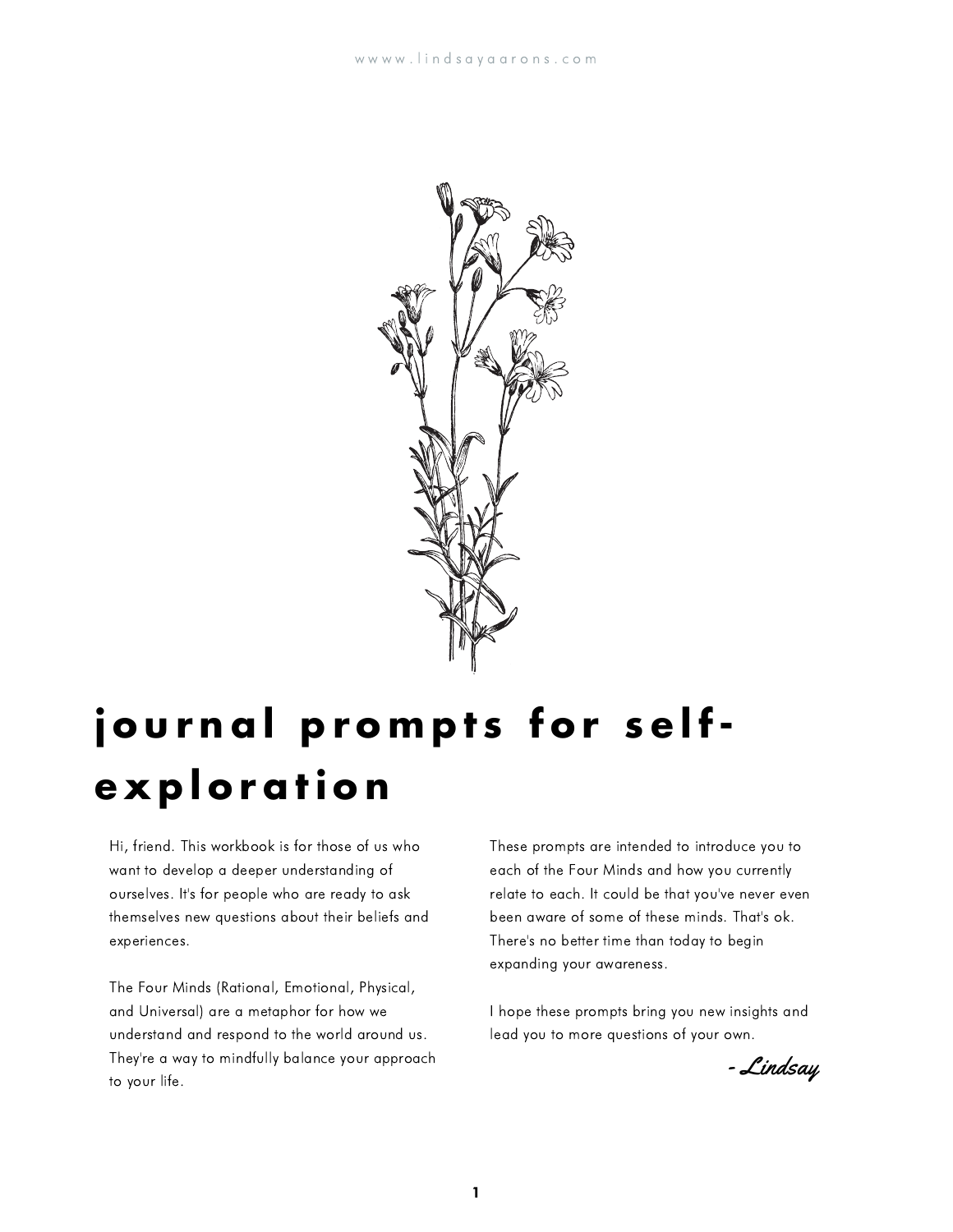#### your rational mind

Have you had any experiences in your life that taught you not to trust your rational abilities? What lessons did you learn either as a child or a young person about your ability to be successful in school, work, or in other cognitive activities? Have those beliefs helped or hindered your growth as an adult?

|                       | —      |
|-----------------------|--------|
|                       | ------ |
| __________________    | ------ |
| _____________________ | ------ |
|                       | ----   |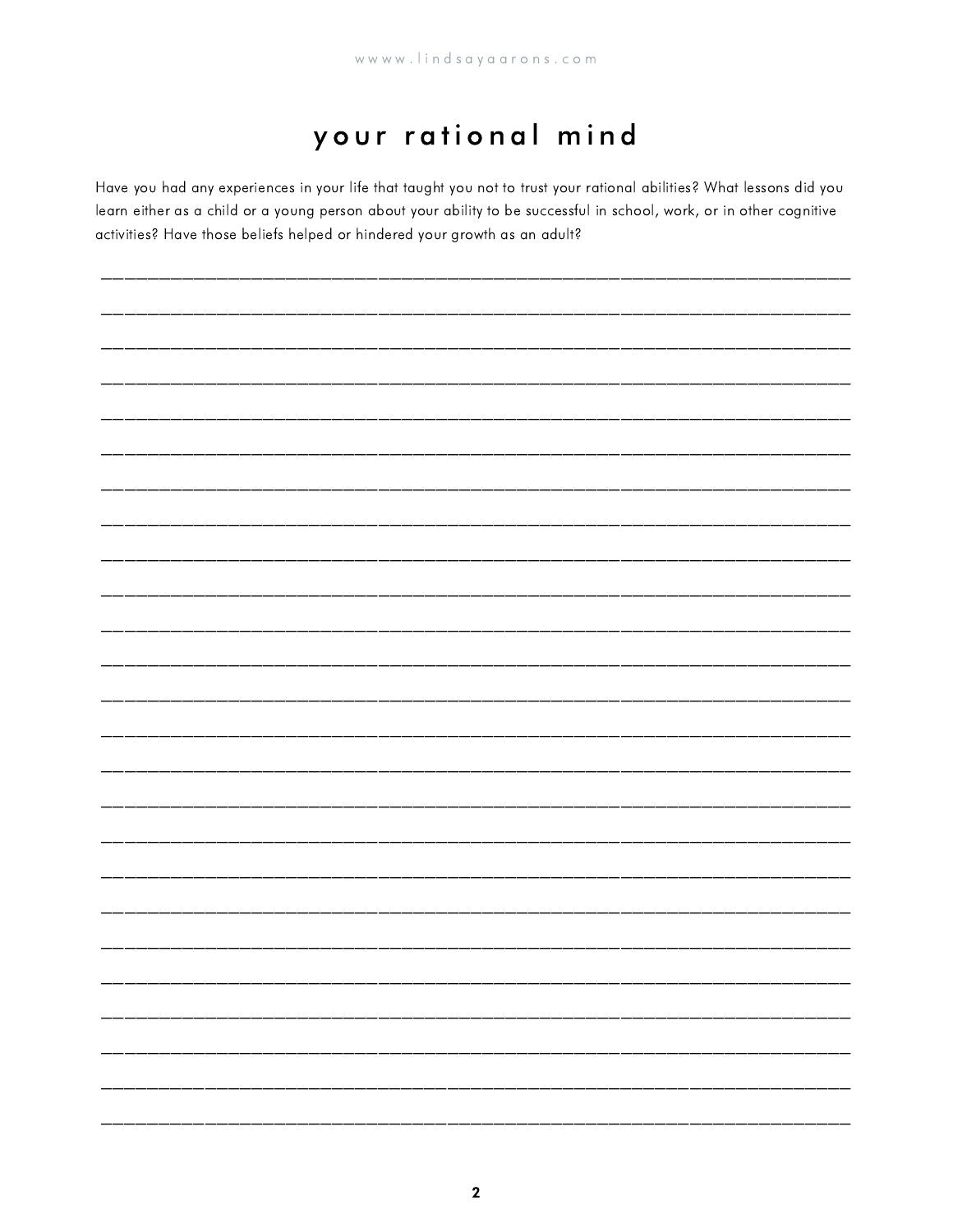## your physical mind

How do you feel about your physical body? Can you sense its cues and listen to its needs? Do you include physical self-care such as healthy eating, hydration, sleep, and exercise in your daily routine to support your body? How is this affecting your life today?

| _____ |  | – |
|-------|--|---|
|       |  |   |
|       |  |   |
|       |  |   |
|       |  |   |
|       |  |   |
|       |  |   |
|       |  |   |
|       |  |   |
|       |  |   |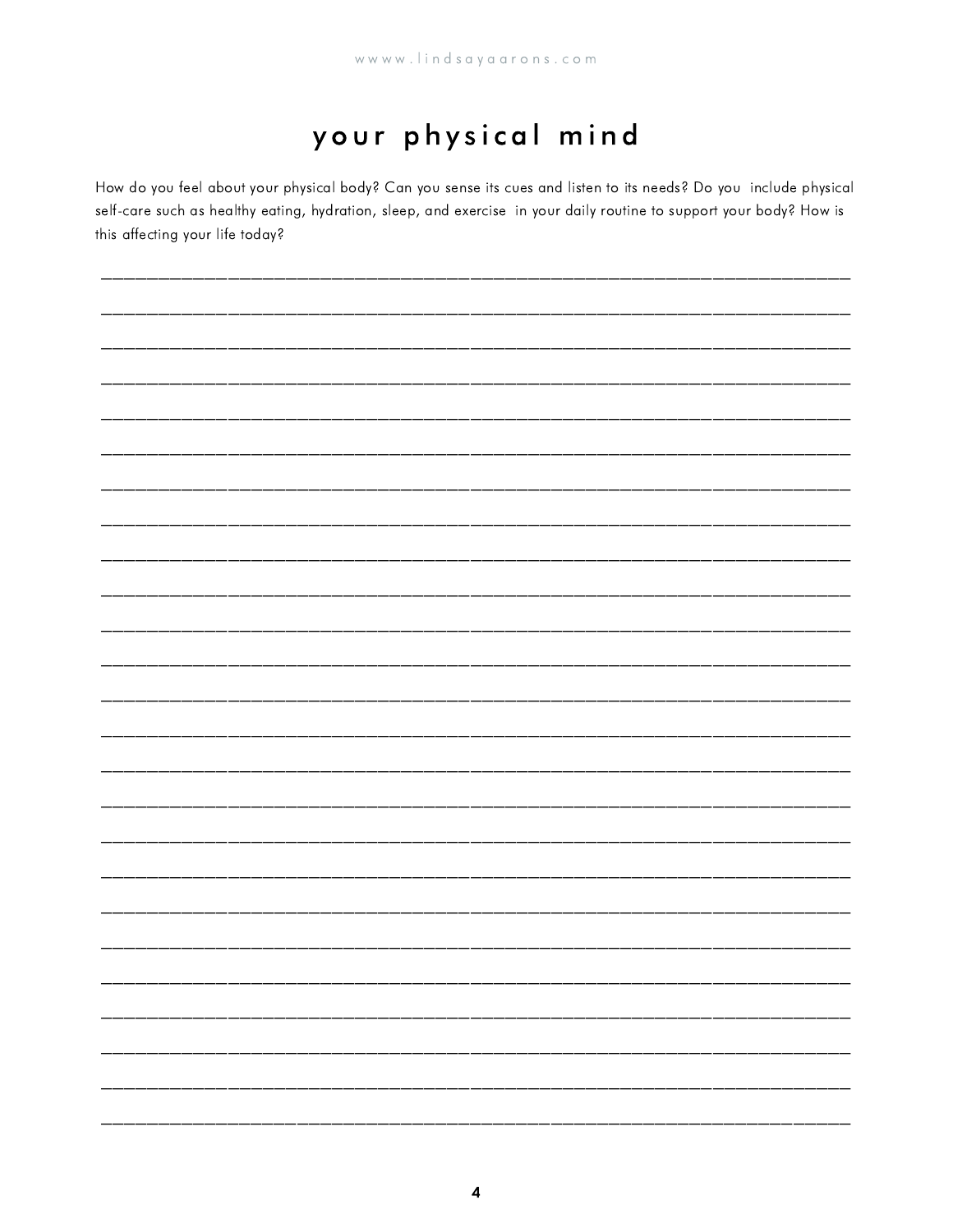#### your emotional mind

When you were a child, what were you taught about your emotions? Were you told that they were important and valuable, or were you shown that your emotions were best ignored or buried? How has this impacted your life as an adult?

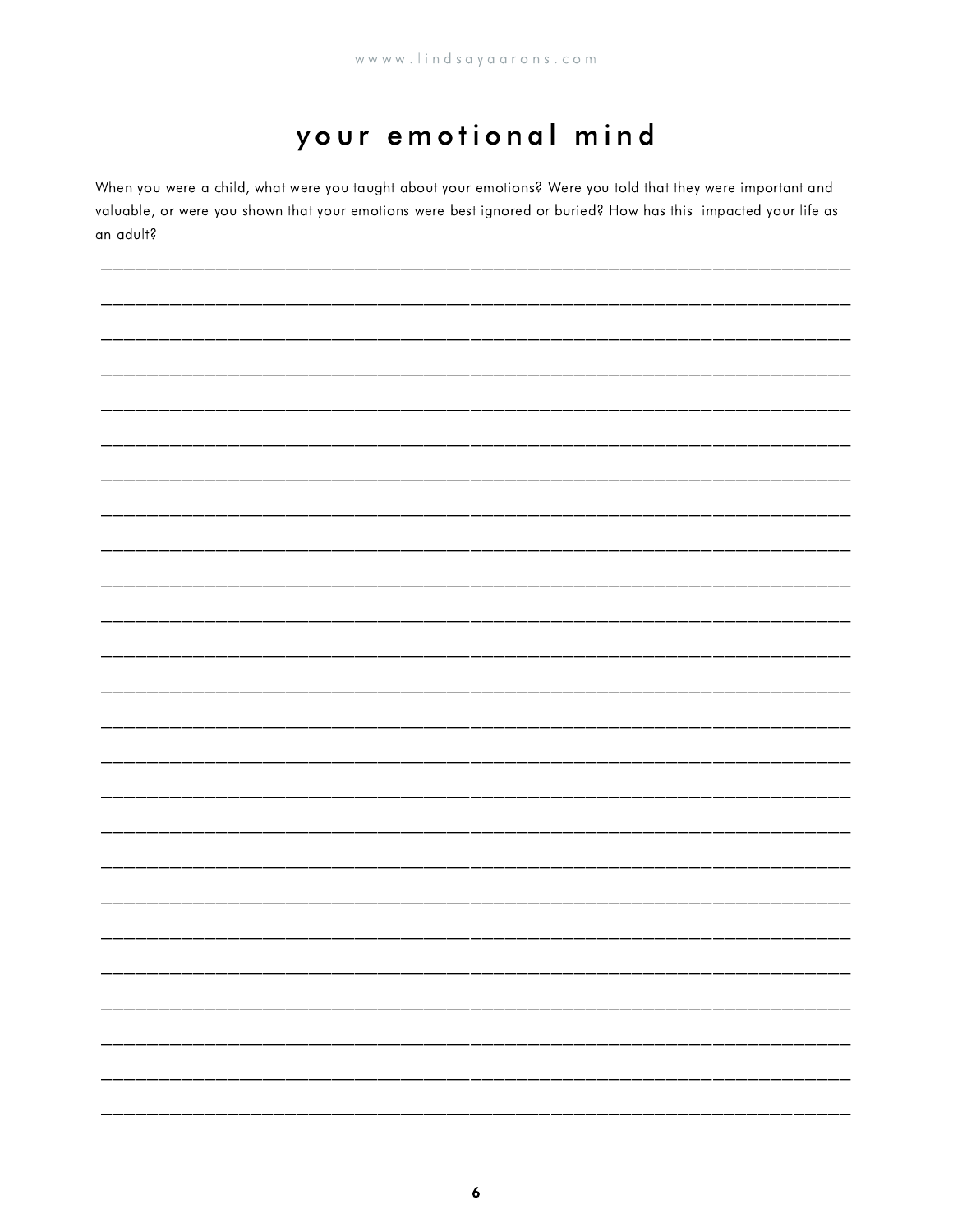### your universal mind

Do you feel that you are part of a "bigger whole"? Do you have a sense that there is something bigger than you working behind the scenes? Whether you call it God, the Universe, Common Humanity, or Mother Nature, how is your awareness (or lack thereof) affecting you today?